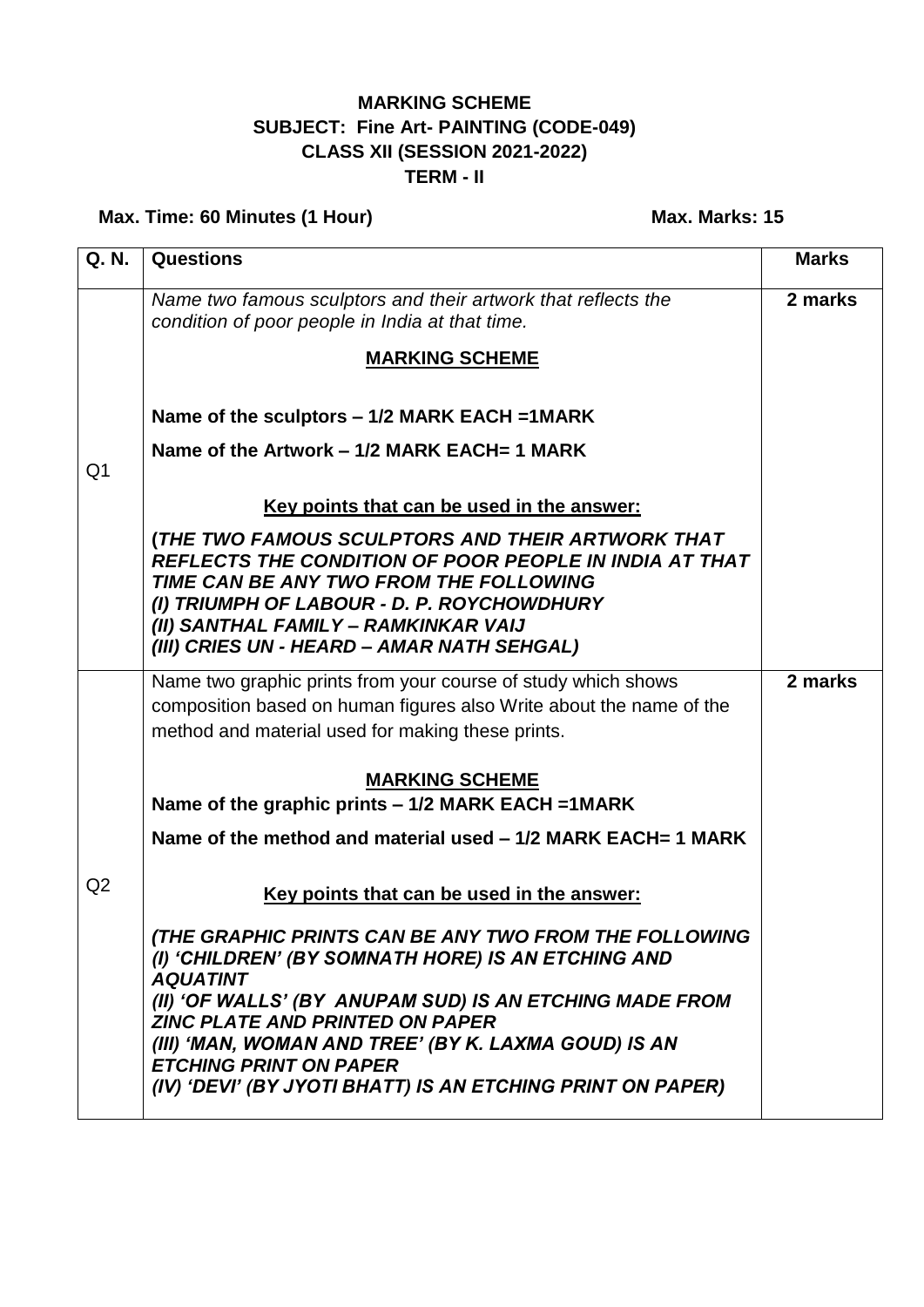| Q <sub>3</sub> | Who was the father of the folk renaissance in India, who travelled to the<br>countryside of Bengal to learn from the folk artisans, the expressive power<br>of their lines to create an alternative vision of modern Indian identity in art?<br>Name the artist and his artwork from your course of study. Describe his<br>work on the bases of at least FOUR elements of art.<br><b>MARKING SCHEME</b><br>Name of the artist-1/2 MARK<br>Name of the art work – 1/2 MARK<br>Description of the artwork - 1 MARKS<br>Answer for this question is expected in 100 words<br>Key points that can be used in the answer:<br>(NAME OF THE ARTIST- JAMINI ROY<br><b>NAME OF THE ARTWORK - MOTHER AND CHILD</b><br><b>DESCRIPTION: TEMPERA ON PAPER, FOLK ART, BENGAL</b><br><b>SCHOOL</b><br>ELEMENTS OF ART: POINT, LINE, SHAPE, COLOUR, TONE<br><b>TEXTURE SPACE)</b> | 2 marks |
|----------------|-------------------------------------------------------------------------------------------------------------------------------------------------------------------------------------------------------------------------------------------------------------------------------------------------------------------------------------------------------------------------------------------------------------------------------------------------------------------------------------------------------------------------------------------------------------------------------------------------------------------------------------------------------------------------------------------------------------------------------------------------------------------------------------------------------------------------------------------------------------------|---------|
|                | Raja Ravi Verma mastered the style of academic realism and used it to<br>depict scenes from popular epics like the Ramayana and Mahabharata.<br>The paintings on epics became so popular that many of them were<br>copied as oleographs and were sold in market and entered people's<br>homes as calendar images.<br>Based on its compositional arrangement appreciate one such the<br>painting from your course of study?<br><b>MARKING SCHEME</b><br>Name of the art work - 1/2 MARK                                                                                                                                                                                                                                                                                                                                                                            | 2 marks |
|                | Description of the artwork - 1 1/2 MARKS<br>Answer for this question is expected in 100 words                                                                                                                                                                                                                                                                                                                                                                                                                                                                                                                                                                                                                                                                                                                                                                     |         |
| Q4             | Key points that can be used in the answer                                                                                                                                                                                                                                                                                                                                                                                                                                                                                                                                                                                                                                                                                                                                                                                                                         |         |
|                | (RAMA VANQUISHING PRIDE OF THE OCEAN, OIL PAINTS,<br><b>MYTHOLOGICAL FIGURES, LIGHTNING, CLOUDS, ROUGH OCEAN,</b><br><b>REALISTIC FIGURES, BOW AND ARROW, WIND, FLOW OF</b><br><b>GARMENTS SHOWING RAGE OF WIND, UNITY, HARMONY,</b><br><b>BALANCE, RHYTHM, EMPHASIS AND PROPORTION ETC.)</b>                                                                                                                                                                                                                                                                                                                                                                                                                                                                                                                                                                     |         |
|                | <b>OR</b>                                                                                                                                                                                                                                                                                                                                                                                                                                                                                                                                                                                                                                                                                                                                                                                                                                                         |         |
|                | Describe our "Indian National Flag".<br>The significance of its colours with special context to its symbolic<br>(i)<br>interpretation.<br>(ii) The Ashoka chakra and the significance of its 24 spokes used in<br>our flag.<br><b>MARKING SCHEME</b>                                                                                                                                                                                                                                                                                                                                                                                                                                                                                                                                                                                                              |         |
|                | Description and significance of colours.- 1 MARK<br>Ashoka Chakra and its meaning - 1 MARK                                                                                                                                                                                                                                                                                                                                                                                                                                                                                                                                                                                                                                                                                                                                                                        |         |

T

 $\mathbf{r}$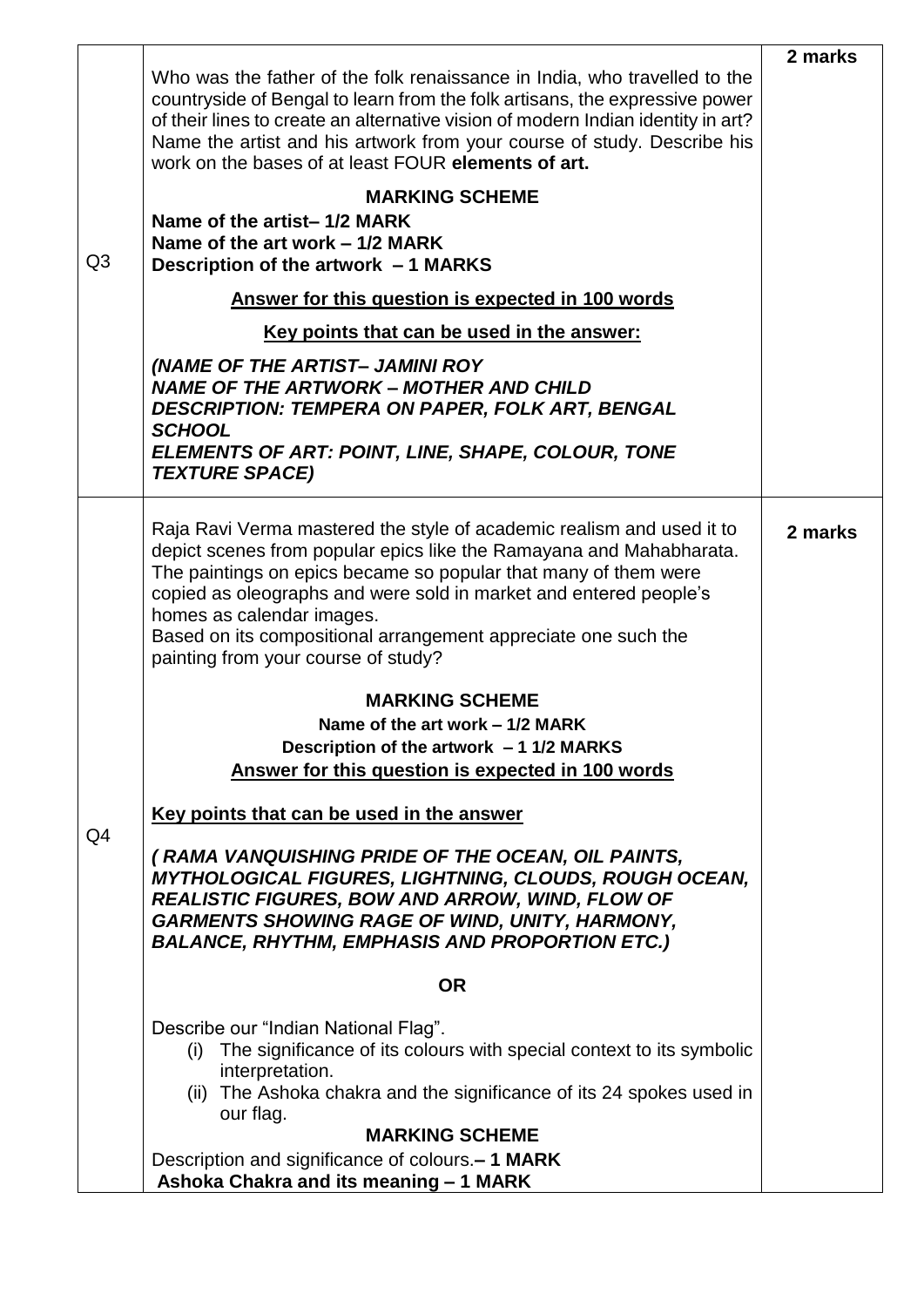|                | <b>Answer for this question is expected in 100 words</b><br>Key points that can be used in the answer:<br>(SIGNIFICANCE OF COLOURS USED IN OUR FLAG, PROPORTION,<br>IMPORTANCE OF CHAKRA, 24 HOURS COMMITMENT TO DUTY,<br>SACRIFICE, COURAGE, PEACE, PROSPERITY, RATIO OF THE FLAG<br>ETC.)                                                                                  |         |
|----------------|------------------------------------------------------------------------------------------------------------------------------------------------------------------------------------------------------------------------------------------------------------------------------------------------------------------------------------------------------------------------------|---------|
|                | (a) In this painting three women are portrayed in the center of the picture<br>plane with yellow, white and red saris, placed within the background<br>of trees and nature. A dark black and brown portrayal of a woman<br>behind the tree, seems to be in a resting mood also catches the eyes<br>of the viewers.                                                           | 3 marks |
|                | Identify and name the artist.<br>(i)<br>(ii) Name the painting and the common spice depicted in it?<br>(iii) Does the massive power of rural women reflect in the subject matter<br>of the painting? Explain logically with your artistic point of view.<br><b>MARKING SCHEME</b>                                                                                            |         |
| Q <sub>5</sub> | Name of the painting -1/2 MARK<br>Name of the artist -1/2 MARK<br>Name of the spice depicted and subject matter -2 MARKS<br>Answer for this question is expected in 150 words                                                                                                                                                                                                |         |
|                | Key points that can be used in the answer:<br>(HALDI GRINDERS, AMRITA SHERGILL, OIL ON CANVAS, SEMI<br><b>ABSTRACT, SPICE-TURMERIC (HALDI) DAILY ROUTINE,</b><br>CONDITION OF WOMEN IN SOCIETY, NATURE AND HUMAN<br><b>FORMS, SIMPLE LIVING, TRADITIONAL ACTIVITY, BRIGHT</b><br><b>CLOTHES ETC.)</b><br><b>OR</b>                                                           |         |
|                | (b) The painting shows a faceless figure with soft flowing drapes of the<br>blue bordered white saree that is adorned by a female figure, she is<br>carrying a sick person protectively on her lap. The figure of this female<br>acquires a certain monumentality and the stature of the universal<br>mother, while the figure of the man is vulnerable and lies in her lap. |         |
|                | Identify the painting and name the artist.<br>(i)<br>(ii) What emotions have been revealed in this painting by the artist?                                                                                                                                                                                                                                                   |         |